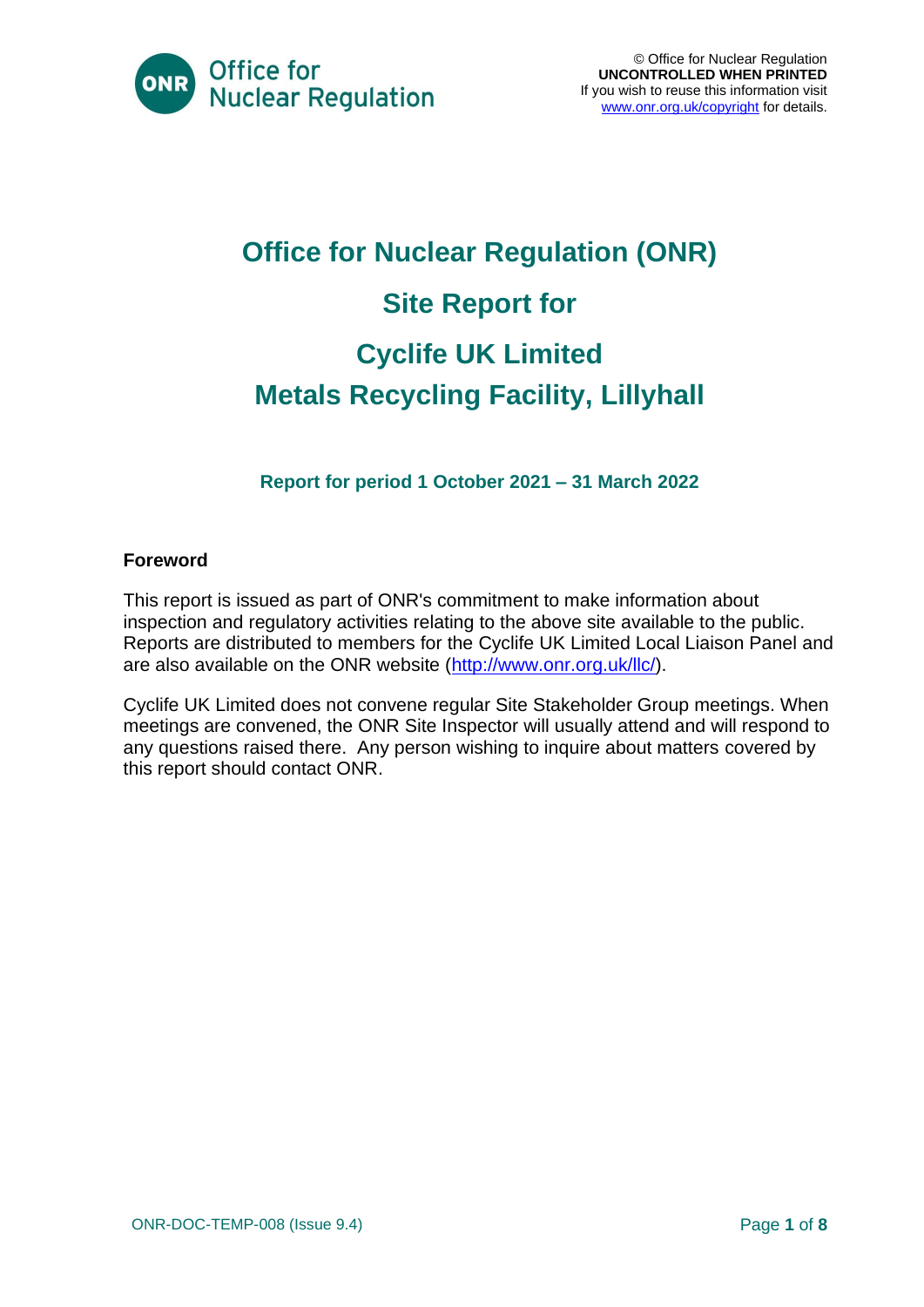

#### **Table of Contents**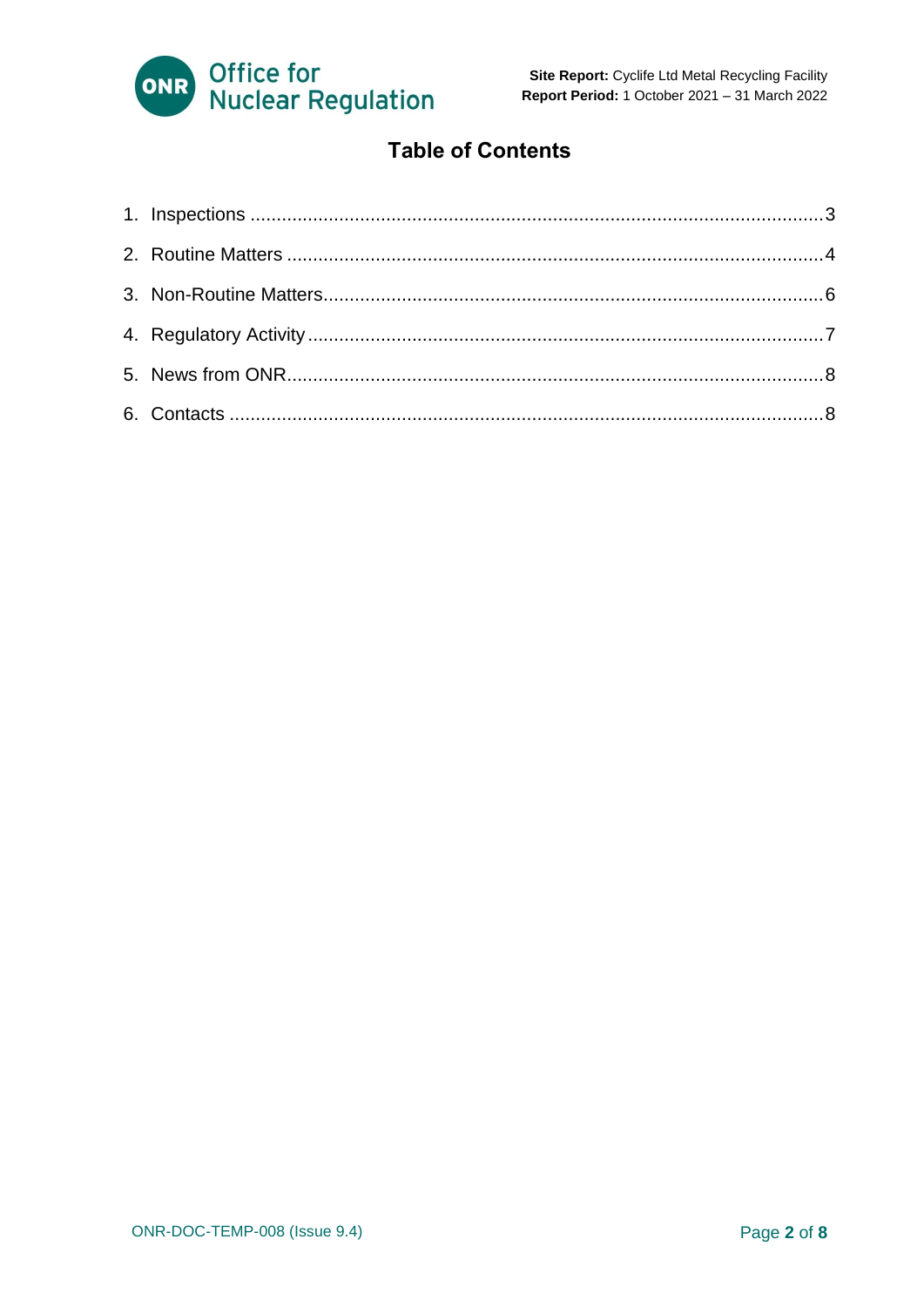

## <span id="page-2-0"></span>1. Inspections

### 1.1. Dates of Inspection

The ONR site inspector made inspections on the following dates during the report period 1 October 2021 to 31 March 2022:

- 8 December 2021
- 10 February 2022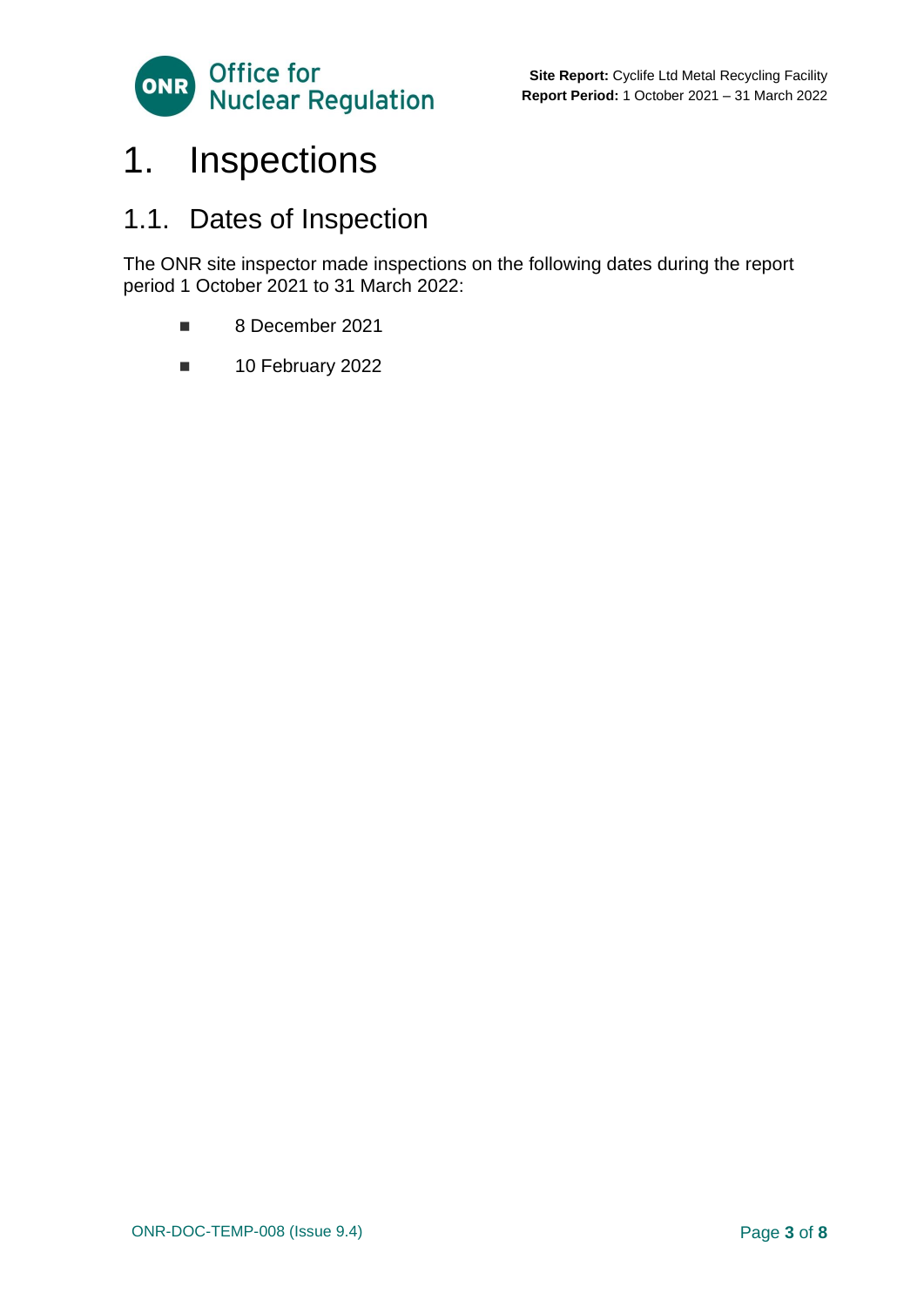

### <span id="page-3-0"></span>2. Routine Matters

#### 2.1. Inspections

Inspections are undertaken as part of the process for monitoring compliance with:

- the conditions attached by ONR to the nuclear site licence granted under the Nuclear Installations Act 1965 (NIA65) (as amended);
- the Energy Act 2013
- the Health and Safety at Work Act 1974 (HSWA74); and
- regulations made under HSWA74, for example the Ionising Radiations Regulations 2017 (IRR17) and the Management of Health and Safety at Work Regulations 1999 (MHSWR99).

The inspections entail monitoring the licensee's actions on the site in relation to incidents, operations, maintenance, projects, modifications, safety case changes and any other matters that may affect safety. The licensee is required to make and implement adequate arrangements under the conditions attached to the licence in order to ensure legal compliance. Inspections seek to judge both the adequacy of these arrangements and their implementation.

In this period, routine inspections of Cyclife Ltd Metals Recycling Facility covered the following:

- examination, maintenance, inspection and testing;
- quality assurance and records;
- conventional (non-nuclear) health and safety;

In general, ONR judged the arrangements made and implemented by the site in response to safety requirements to be satisfactory in the areas inspected. Where improvements have been identified, the licensee has made a commitment to address those issues, and ONR inspectors will closely monitor progress during future site inspections.

Members of the public, who would like further information on ONR's inspection activities during the reporting period, can view site Intervention Reports at [www.onr.org.uk/intervention-records](http://www.onr.org.uk./intervention-records) on our website [www.onr.org.uk](http://www.onr.org.uk/) .Should you have any queries regarding our inspection activities, please email [contact@onr.gov.uk.](mailto:contact@onr.gov.uk)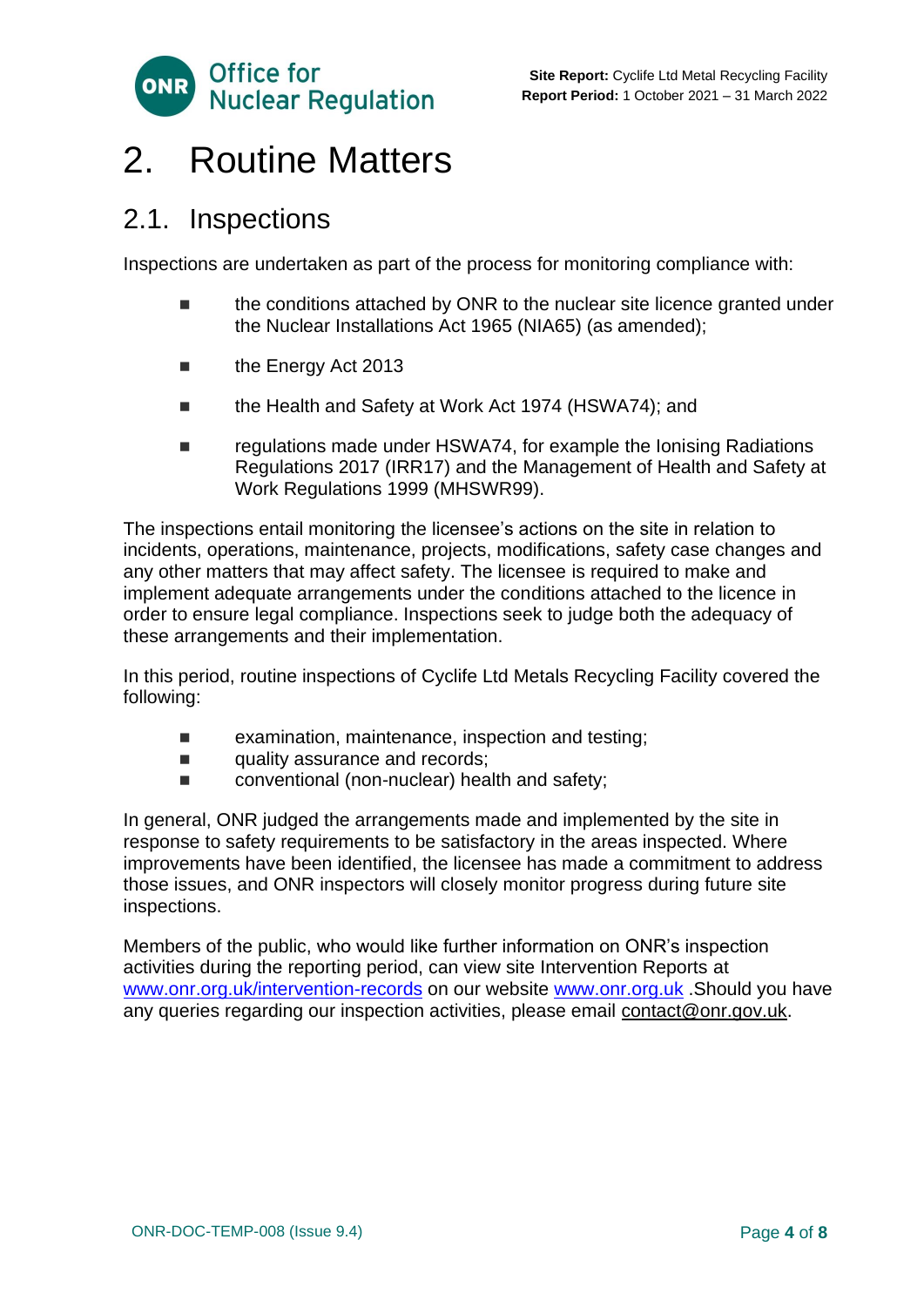

### 2.2. Other Work

The site inspector held a periodic meeting with safety representatives, to support their function of representing employees and receiving information on matters affecting their health, safety and welfare at work. No areas of concern were identified.

Routine meetings are held with Cyclife Ltd senior managers to review ongoing site activities and key safety performance indicators.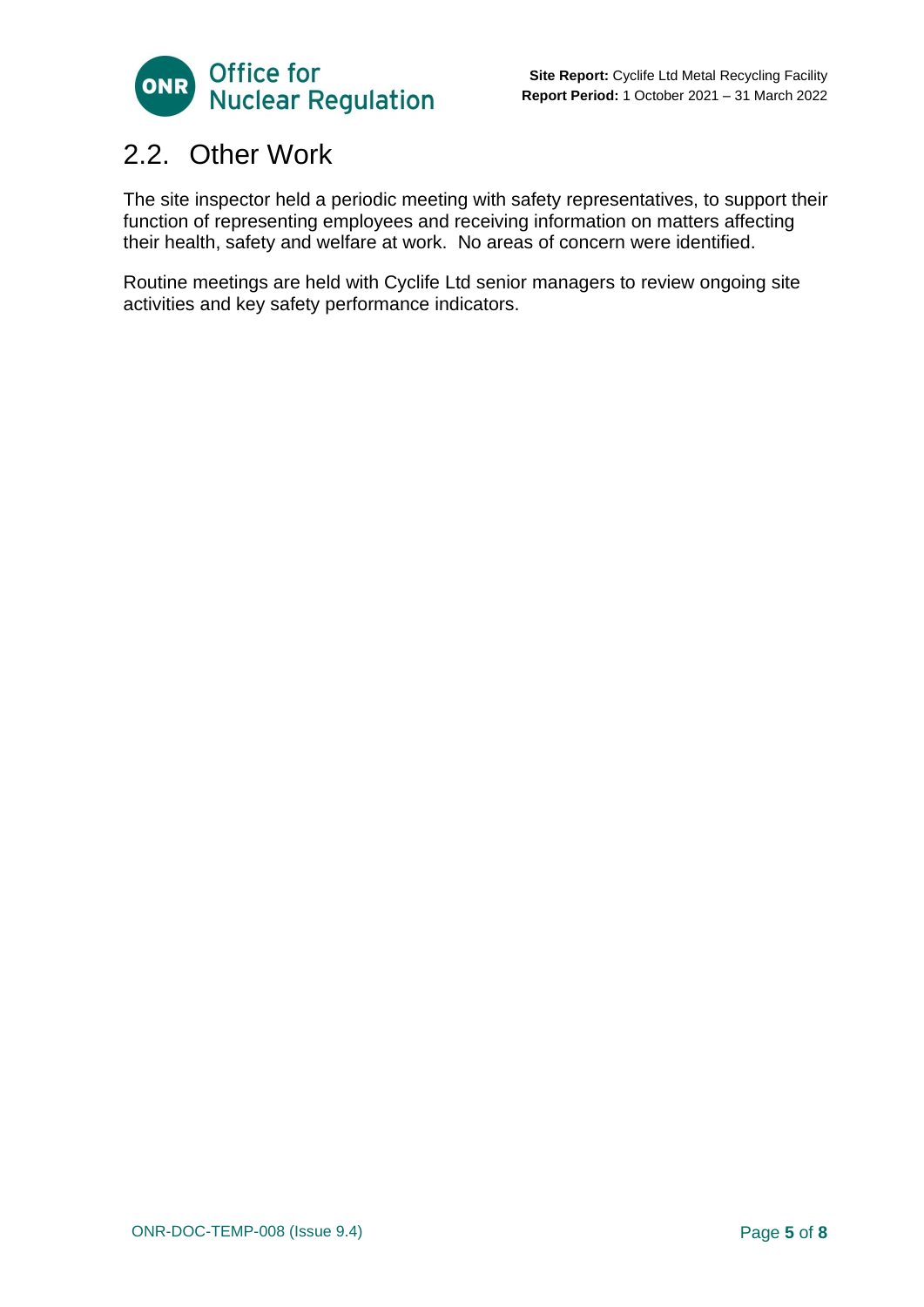

### <span id="page-5-0"></span>3. Non-Routine Matters

Licensees are required to have arrangements to respond to non-routine matters and events. ONR inspectors judge the adequacy of the licensee's response, including actions taken to implement any necessary improvements.

There were no such matters or events of significance during the period.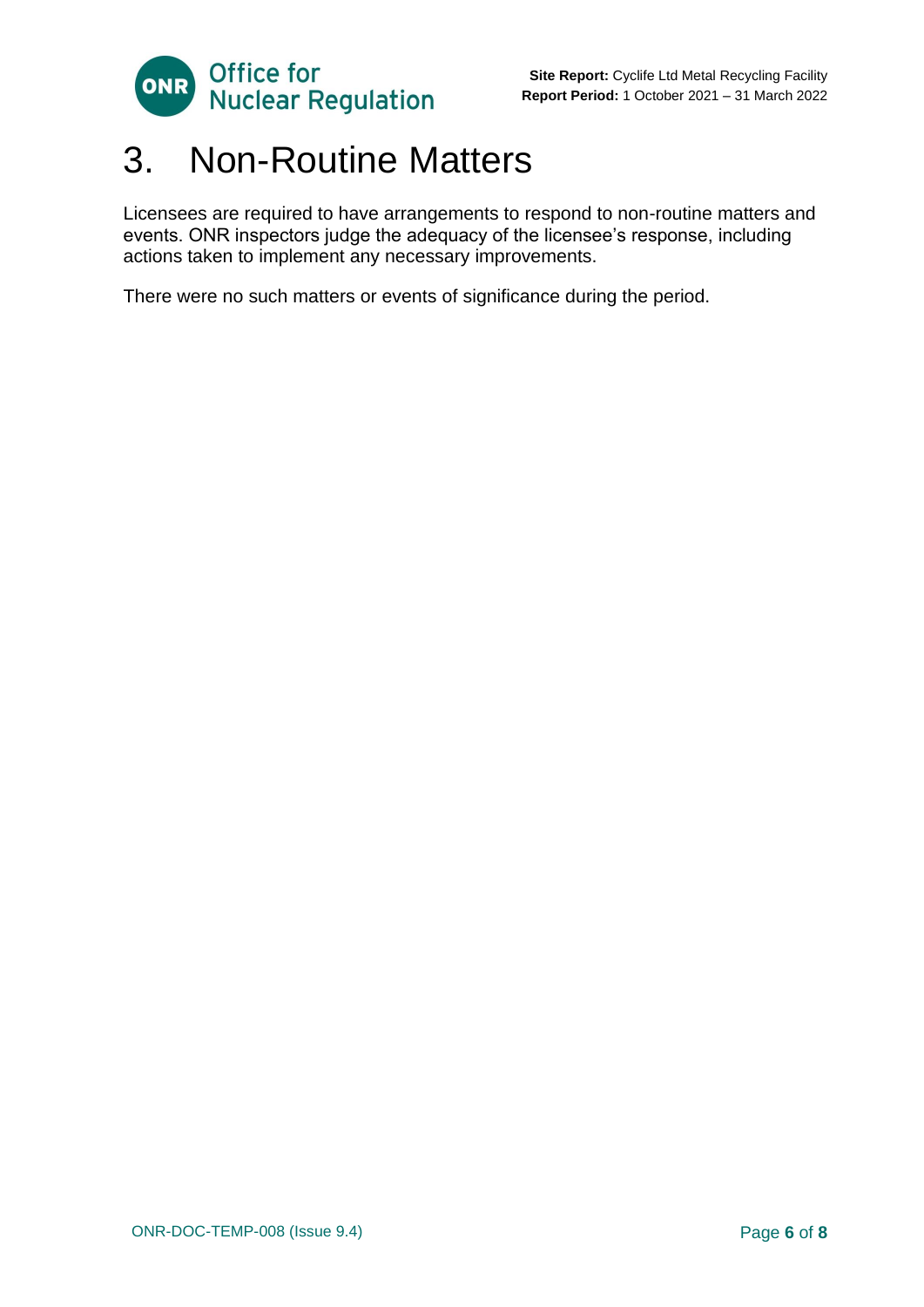

### <span id="page-6-0"></span>4. Regulatory Activity

ONR may issue formal documents to ensure compliance with regulatory requirements. Under nuclear site licence conditions, ONR issues regulatory documents, which either permit an activity or require some form of action to be taken; these are usually collectively termed 'Licence Instruments' (LIs) but can take other forms. In addition, inspectors may take a range of enforcement actions, to include issuing an Enforcement Notice.

■ No LIs, Enforcement Notices or Enforcement letters were issued during this period.

Reports detailing the above regulatory decisions can be found on the ONR website at [http://www.onr.org.uk/pars/.](http://www.onr.org.uk/pars/)